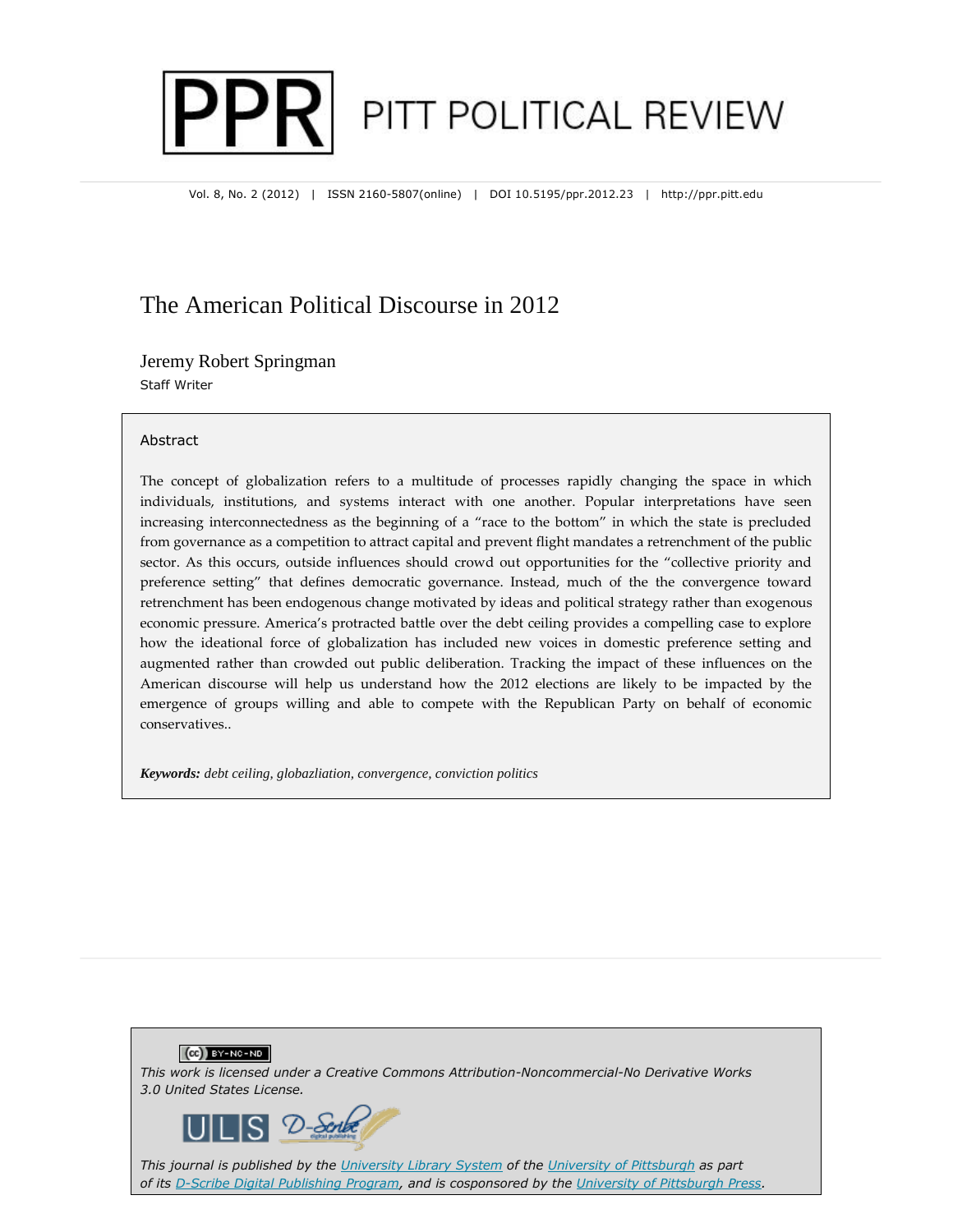# The American Political Discourse in 2012

# Jeremy Robert Springman

Staff Writer

"Governance is a game that many people and organizations get to play." - B. Guy Peters

"Compromises led us into this mess, and you can't compromise your way out of it." - Rep. Tom Graves, R-GA

The concept of globalization has come to refer to a multitude of processes rapidly changing the space in which individuals, institutions, and systems interact with one another. Popular interpretations have seen increasing interconnectedness as the beginning of a 'race to the bottom' in which the state is precluded from governance as competition to attract capital and prevent flight mandates a retrenchment of the public sector. As this occurs, outside influences should crowd out opportunities for the "collective priority and preference setting" which defines democratic governance.<sup>1</sup> Instead, much of the convergence toward retrenchment has been endogenous change motivated by ideas and political strategy rather than exogenous economic pressure.<sup>2</sup> America's protracted battle over the debt ceiling provides a compelling case to explore how the ideational force of globalization has included new voices in domestic preference setting and augmented rather than crowded out public deliberation. Tracking the impact of these influences on the American discourse will help us understand what this could mean for the 2012 elections.

# America's Changing Ideational Setting

In December 2008, the public was divided over the appropriate role of government and the rising public debt was almost absent from the national discussion (about 3 percent of the public mentioned it as a top priority). $3$  At the time, the Obama stimulus enjoyed the support of 56 percent of the American public. As CNN Polling Director Keating Holland observed, "with the economy in such poor shape, government action to stimulate the economy seem[ed] to get an exemption to the general concerns about big government."<sup>4</sup> Less than three years later, the economy was still in dismal shape, "stimulus" had become a dirty word, and reducing the national public debt was the top policy priority for more Americans than it had been for 15 years (around 17 percent).<sup>5</sup> Former IMF Chief Economist Ken Rogoff noted that although "no one was talking about debt a year ago," a sudden conflict over the debt had swept America into the "debt crisis" enveloping the Western world. Ultimately, this political battle damaged international perceptions of the American system (one prominent European investor called it "an end of empire moment") and provoked the nation's first credit downgrade as Congressional approval ratings fell to historic lows.<sup>6</sup> Although Republicans appealed to the concurrent crisis emerging in Europe as evidence that nothing but immediate and extensive cutbacks in government spending could avert a looming debt crisis of our own, the credit downgrade that followed was not attributed to systemic risk but to uncertainty caused by the state of domestic politics and political discourse; the apathy of bond markets reflected this.

The politicization of the debt ceiling was a product of the changing way in which citizens and policy-makers think about and experience politics. Whereas the European debt crisis arose out of unsustainable levels of debt, slow growth, and skyrocketing bond yields, as Chief Market Strategist at Russell Investments Steve Wood explained, "the US downgrade [was] about long-term political will, whereas in Europe there [were] immediate risks."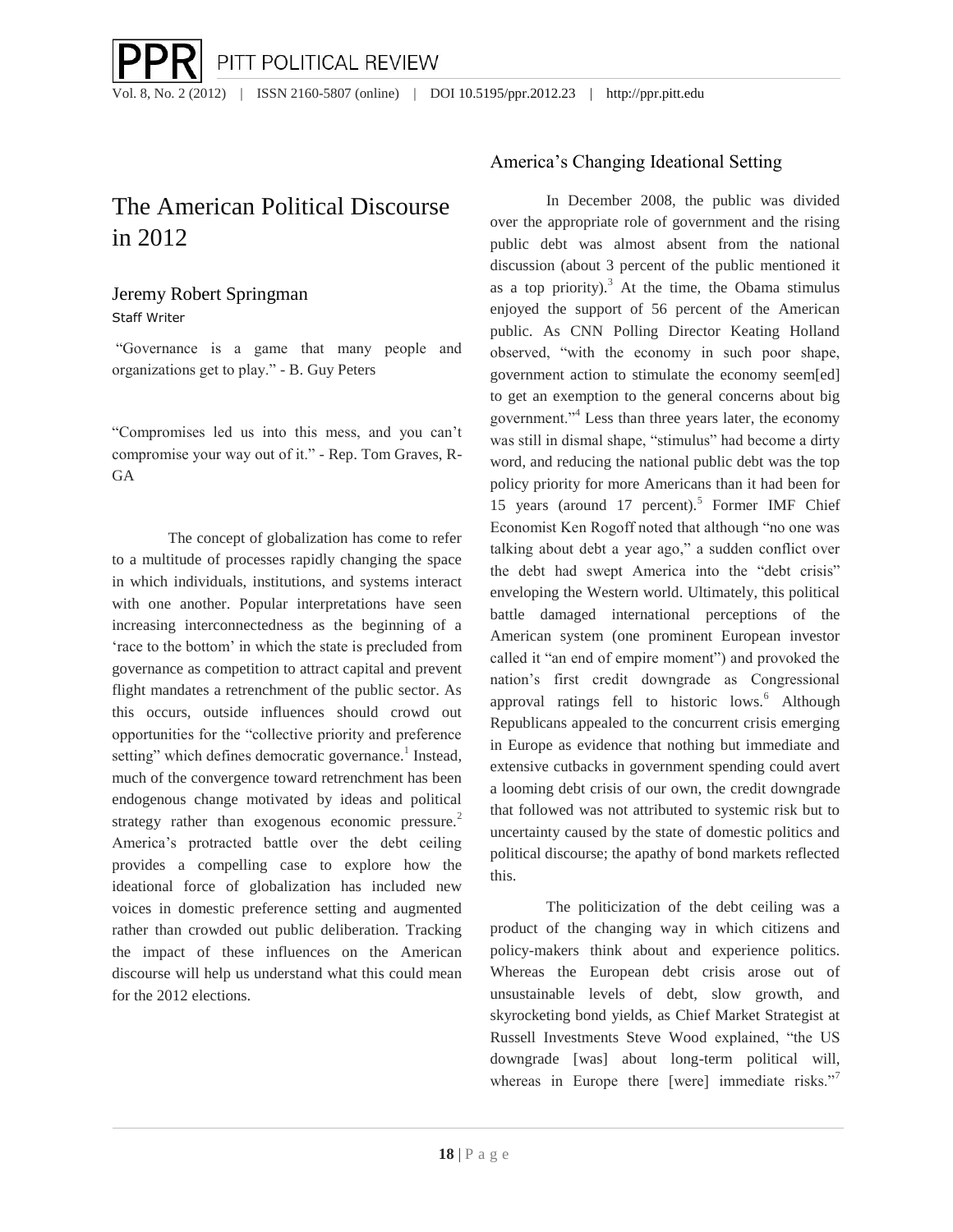

PITT POLITICAL REVIEW

Leading up to the conflict, conservative activists manipulated the political space in which the leadership of both parties (and the executive branch) were operating, using the crisis in Europe to bring debt to the forefront of the national discussion and recasting a raise in the debt ceiling as an abuse of power rather than a routine requirement of governance in the United States.<sup>8</sup> This shift in the subject of American discourse brought on by the forces of independent conviction organizations had a profound impact on the agenda and strategies of both parties. The activist offensive had two distinct stages: one communicative (intended to shape the public's beliefs about their interests) and one coordinative (aimed at policy-makers).<sup>9</sup>



*The fight over the White House in 2012 will focus on "conviction politics."*

*Source: whitehouse.gov*

#### **Convictions**

The "emergence of 'conviction politics,' especially on the political right" became an "element of political life" in the 1970s and 1980s in response to economic shock and growing concerns over the fate of democratic economies in a globalized world.<sup>10</sup> During this period, neo-liberal "beliefs at the elite level" animated political life in the developed democracies and "successfully permeated mass thinking about government."<sup>11</sup> These widely held ideas characterize government as an institution inherently inefficient, ineffective, and inferior to the functioning of institutions in the private sector, and politicians as

irreducibly self-interested and rational.<sup>12</sup> Without government retrenchment to prevent capital flight and crowding out of more effective private sector efforts, slowing growth, ballooning deficits, and economic decline are inevitable.<sup>13</sup> Following these discourses, there has been an astonishing deterioration of public confidence in public sector performance throughout world's industrialized democracies, a trend "most pronounced" in the  $US<sup>14</sup>$  The growing attitude of hostility felt by US citizens toward their government has been frequently documented. In 1958, an overwhelming 73 percent of American respondents to the National Election Study "trusted the government to do what is right just about always or most of the time." Currently, that number stands at a meager 22 percent, with only 3 percent of the public saying that the government will do what is right "just about always." According to Pew Research Center, "by almost every conceivable measure Americans are less positive and more critical of government."<sup>15</sup>

While these neo-liberal ideas and the activists who promote them have been powerful in global politics for decades, they have enjoyed a renewed relevance in response to the new global economic crisis. According to the 2011 Pew typology:

> *The most visible shift in the political landscape since Pew Research's previous political typology in early 2005 is the emergence of a single bloc of acrossthe-board conservatives. The long-standing divide between economic, pro-business conservatives and social conservatives has blurred.*<sup>16</sup>

Along with the rest of the democratic world, the American public has been moving toward a neoliberal consensus for some time. However, the success of Barack Obama as a presidential candidate was a testament to how receptive the public was to ideas radically inconsistent with the entrenched neo-liberal perspective. Not only did Obama rally liberals and minorities through an appeal to citizens' "hope" for better government, but he successfully drew a significant number of independents and moderate Republicans to his camp as well. Following the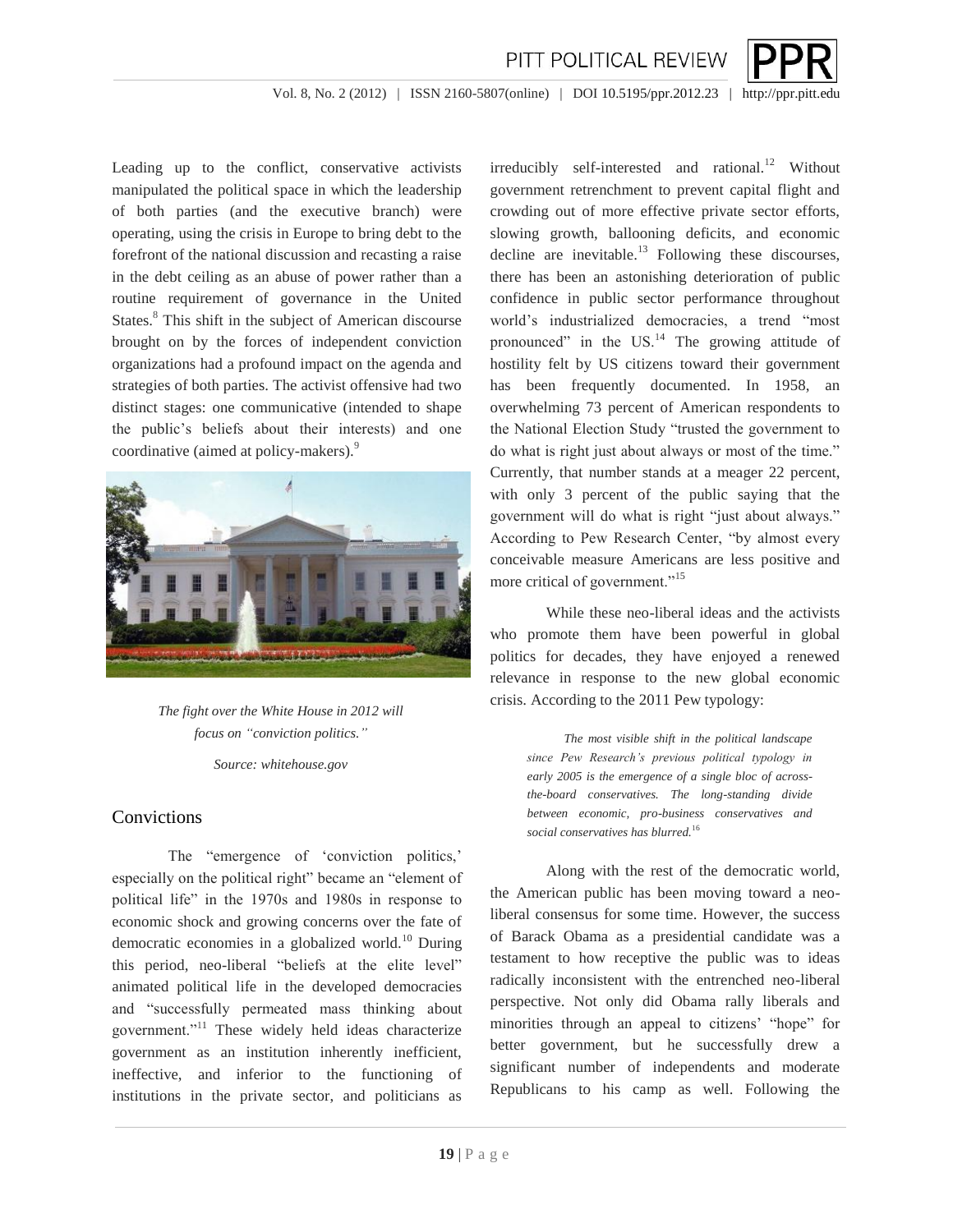

Democrats' sweep in 2008, conservative activists launched an "intensive deployment of... rhetorics" characterizing Obama's policy responses to the crisis as harmful.<sup>17</sup> This assault had a real impact on public perceptions, particularly independents dissatisfied with the pace of recovery. Although heavy losses are in accordance with the general trends expected for American election cycles, the reaction against the president and his party in 2010 was distinctly atypical in its enthusiasm, tone, and content. $18$ 

The simple economic arguments associated with conviction politics furnished activists and their candidates with a convincing communicative discourse and a clear critique of liberal solutions which could be effectively marketed to the public. By 2011, the four voting blocs that support Republican candidates held as a "key belief" that "government is almost always wasteful and inefficient."<sup>19</sup> While this belief spread to 55 percent of the total US population (evidencing encroachment of neo-liberal arguments into Democratic voters), 73 percent of disaffecteds, 82 percent of libertarians, 72 percent of "Main Street" Republicans, and an astonishing 90 percent of staunch conservatives said that this is the case. While voices coming from the Democratic side were frequently divided, conservatives ranging from the business elite to Evangelical Christians were all making similar arguments, which served to bolster the perceived credibility of their ideas $^{20}$ 

After the January 2010 *Citizens United vs FEC* Supreme Court decision, which overturned provisions of the 2002 Bipartisan Campaign Reform Act that restricted the spending ability of corporations and unions for being in violation of the First Amendment, hundreds of millions of dollars in independent expenditures began flowing into the hands of conservative advocacy networks (almost double the independent expenditures spent on Democrats). $^{21}$ Independent of the party establishment, these networks of activists were motivated by conviction and were willing to risk legislative power before compromising on their positions. Organizations ranging from grassroots elements of the Tea Party and political

entrepreneurs such as Grover Norquist to quasigrassroots movements funded by the Koch brothers joined in a communicative initiative to adapt popular but vaguely-held neo-liberal sentiments to the American economic situation (by linking debt, spending, and taxes to high unemployment and slow growth). Additionally, there was a coordinative effort to force the Republican Party away from the political center by relentlessly policing the ideological purity of its candidates by using implicit and explicit threats of primary challenges. Seeing the success of Republican candidates, the money behind them, and the popularity of their ideas, an element in the Republican leadership worked to incorporate the push for ideological purity into the party's electoral strategy. $^{22}$ 

## Consequences for American Public Policy

In 2010, the confluence of unrestricted money pouring into conviction-oriented campaigns, and public anxiety about the slow pace of the economic recovery turned independents against the president and the candidates associated with him. $^{23}$  In advance of the 2010 elections, the Republican Party began to tailor its strategy to court these conviction groups by recruiting candidates affiliated with the Tea Party. $24$  While this strategy brought a wave of Republicans (especially those affiliated with conviction movements) back into government, there were signs of the unexpected consequences from the very beginning: the new funding gave these networks significant influence over the Republican Party's choice of nominees as conviction groups repeatedly proved their willingness to fight for more consistent but less electable candidates. The consequences of these changes would be exposed in the fight over the nation's debt ceiling.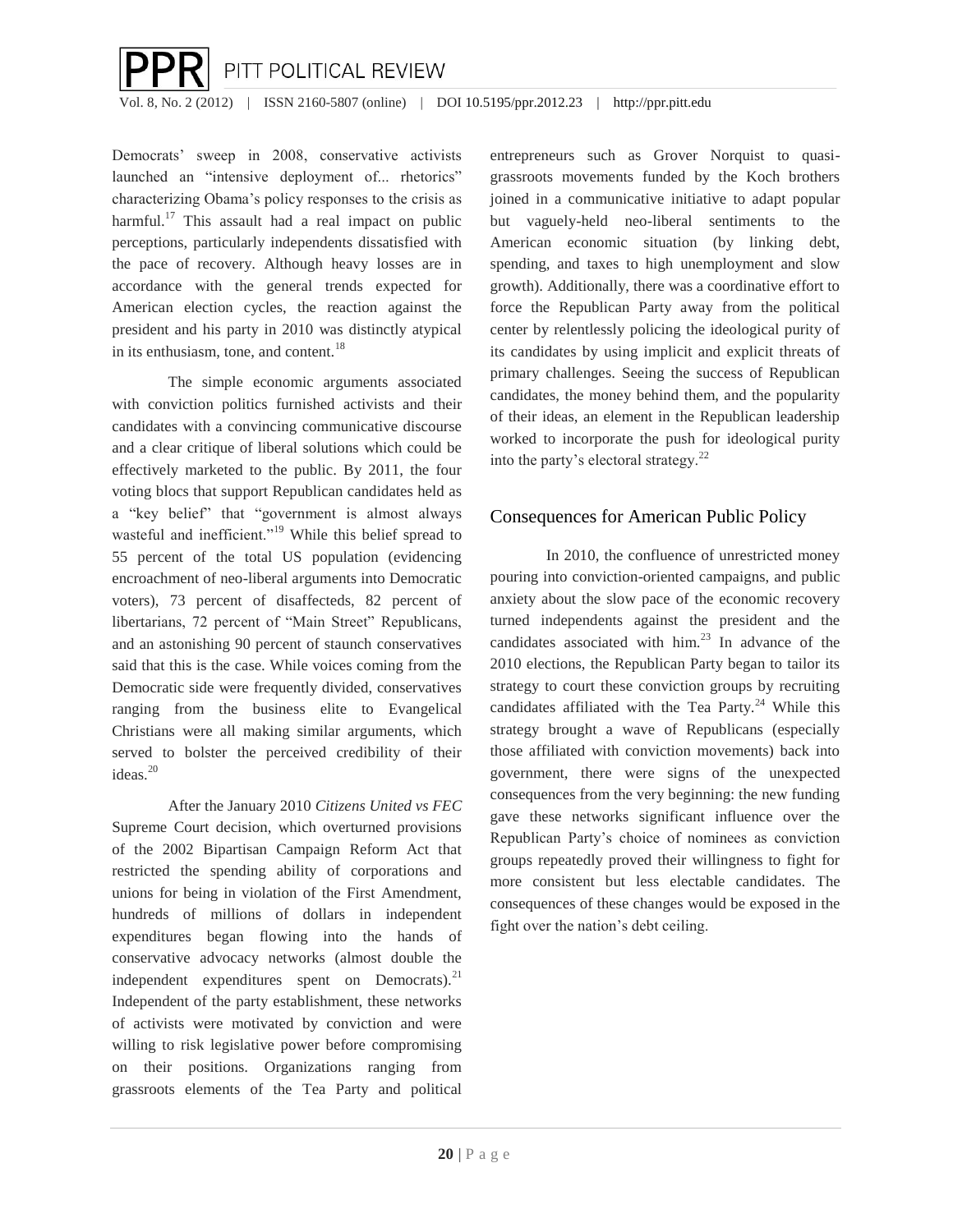# *Speaking of…*

With the growing power of moneyed advocacy groups, ideological policing quickly became a part of Republican political culture, and outside groups made it clear that the debt ceiling was an issue they would fight. Influential commentator Sarah Palin famously reminded GOP freshmen elected with Tea Party support that for those thinking of supporting a compromise reached between Boehner and Obama that "everyone I talk to still believes in contested primaries." The President and CEO of FreedomWorks Matt Kibbe used the confrontation to request an "outpouring of donations ... to sound the alarms and expand our mobilization efforts to ensure Congress doesn't cave into the Boehner Plan," calling the fight "SO critical" and adding "RINO's beware: There will be serious consequences at the ballot box for Republicans blinking on this issue." On July 27, a press release from the group called Boehner's proposal to create a "supercommittee" to work out a deal over the debt a "tax hike in disguise." Karl Rove's Crossroads GPS spent \$20 million on television ads in the months leading up to the August 2 deadline preaching the danger posed by the national debt while equally emphasizing the destruction which would result from tax increases.

Activist organizations began pressing their coordinative discourse on Congress months before the first vote on raising the debt ceiling had taken place. In May, Tea Party activists held an event (including activists dressed as George Washington and the Chairman of Freedom Jamboree dressed as Paul Revere) at the National Press Club urging Republicans to stand firm against a raise in the debt ceiling and targeting Speaker Boehner the day of his address to the New York Economic Club. The groups participating also announced the beginning of "RINO hunting season," referring to "Republicans in name only."

This coordination was sustained right up to the August deadline. On July 27, Tea Party Express held a rally visible from the Capital building and the Club for Growth (another notorious primary challenger) reiterated its opposition to any deal. Citizens United announced just days before the final vote that they would be pouring money into the reelection campaign of Representative Jim Jordan—facing the possibility of punishment from the GOP after his boisterous confrontation with the Speaker—in order to "remind Speaker Boehner and the rest of the Republican establishment that the 'Cup, Cap, Balance Act' is both good politics and good policy."

These powerful groups were joined in their opposition to a Boehner deal by many influential Republicans: on August 1, Senator and Tea Party Caucus member Jim DeMint expressed his anger over the impending deal to raise the debt ceiling by reneging his promise to stop financing primary challenges with his Senate Conservative Fund; they were also joined in opposition to a deal by every Republican candidate running for thepPresidential nomination except Jon Huntsman.

From the very beginning, Republican leaders in the House of Representatives were determined to use the nation's borrowing limit as leverage to demand heavy spending cuts from the Democrats.<sup>25</sup> The GOP leadership pushed the argument that the debt ceiling should only be raised in exchange for a revenue-neutral reduction in the federal deficit. Although Republican

leaders in both the House and Senate frequently assured businesses and markets that they understood the

gravity of the situation, there was a significant number of House Republicans who had no interest in preserving America's ability to borrow money and pay its debts.<sup>26</sup> While Republicans' denial about the looming possibility of default may have been useful in negotiations, the public came to see Republicans in Congress as quixotic and irresponsible.

The conviction discourse espoused by advocacy groups and the Republican establishment had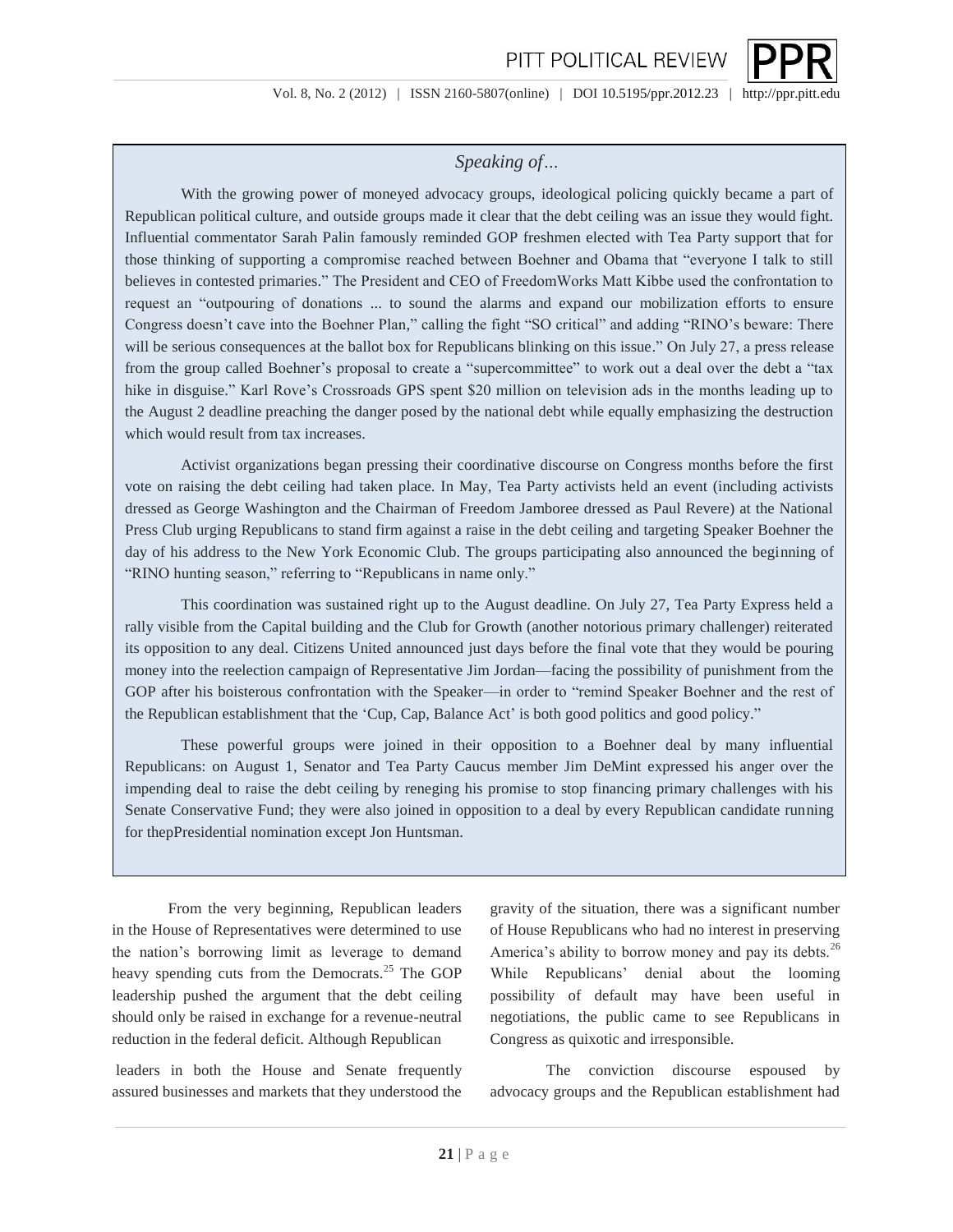$\overline{\phantom{a}}$ PITT POLITICAL REVIEW

Vol. 8, No. 2 (2012) | ISSN 2160-5807 (online) | DOI 10.5195/ppr.2012.23 | http://ppr.pitt.edu

clearly been effective in convincing the public that immediate retrenchment was absolutely necessary if a crisis similar to the one escalating in Europe was to be avoided, but it had failed to convince many voters that raising revenue would be a death-knell to the fragile recovery. By July, numerous polls suggested that the public was ready for a compromise which included a revenue-raising component. Early in the month, a Gallup Poll estimated that only 20 percent of Americans, 23 percent of independents, and 26 percent of Republicans wanted to bring down the deficit "only with spending cuts," with 68 percent of Republicans willing to accept "at least some" tax increases. $27$  A *Washington Post* poll conducted July 14 to 17 found 54 percent of Republicans in favor of raising taxes on incomes over \$250 thousand and 55 percent favored increases in taxes on oil and gas companies (proposed by Democrats). $^{28}$  In a sample conducted by University of Maryland's Program for Public Consultation asking citizens to make specific decisions about deficit reduction, on average, Republicans opted to increase revenues more than cut spending (an average of \$230 billion to  $$101$ , respectively).<sup>29</sup>

After a barrage of warnings from international and domestic business, policy, academic, and policy experts, popular opposition to raising the debt ceiling dissipated with the new awareness of the dangers of default. From late May to early June, Pew found a consistent number of respondents who were more fearful of raising the debt ceiling than failing to do so (Republicans actually increased to 66 percent), $30$  but by late July public sentiments had changed dramatically. A *Wall Street Journal*/NBC poll found only 18 percent of Americans remained skeptical that failure to raise the ceiling would cause real and serious problems with 55 percent saying that it would. At the same time, a *Washington Post*/ABC poll found that 64 percent of those who strongly supported the Tea Party believed that the economy would be damaged, and 58 percent of Republican voters saw Republicans in Congress as too resistant to reaching a deal.<sup>31</sup> With 65 percent of independents favoring deficit reduction through a mix of spending cuts and tax hikes, Republicans in

Congress were not basing their "theological" strategy on public opinion.<sup>32</sup>

Despite last-minute efforts of the GOP leadership (including Tea Party hero Paul Ryan) to impress the potential for disastrous consequences of default upon their rank-and-file, members affiliated with the Tea Party refused to compromise. Former GOP presidential candidate Rudy Giuliani suggested that President Obama was asking these representatives to "commit suicide" and explained that freshmen Republicans were unwilling to break the "solemn promise" against raising taxes that had gotten them elected.<sup>33</sup> However, the fear of "serious consequences at the ballot box for Republicans blinking on [the] issue" was not coming from senior leadership or polling data but from numerous threats of primary challenges.  $34$ 

In the end, hopes for a "grand bargain" were unceremoniously dashed. Weeks of negotiations and arm-twisting could not marshal sufficient Republican support for any plan which raised additional revenue. Instead, the debt ceiling was raised with minor cuts in government spending and no new revenue while a Congressional "supercommittee" was tasked with reaching a suitable compromise. Across the board spending cuts ("sequestration") undesirable for both parties were established as part of a "trigger" to ensure that this committee fulfilled its responsibilities. As promised, this display of "governance and policymaking becoming less stable, less effective, and less predictable" lead Standard & Poor's Credit Rating Agency to downgrade America's credit rating from AAA to  $AA +$ .<sup>35</sup>

## What this means for 2012

Speaking on the origins of polarization between America's parties, former Republican Speaker of the House Dennis Hastert observed that "the far wings" have become the people with "the money that help people get elected."<sup>36</sup> The "incredible amounts of money" now available to third party groups has allowed these new influences unprecedented power in shaping the political discourse. Not only has this introduced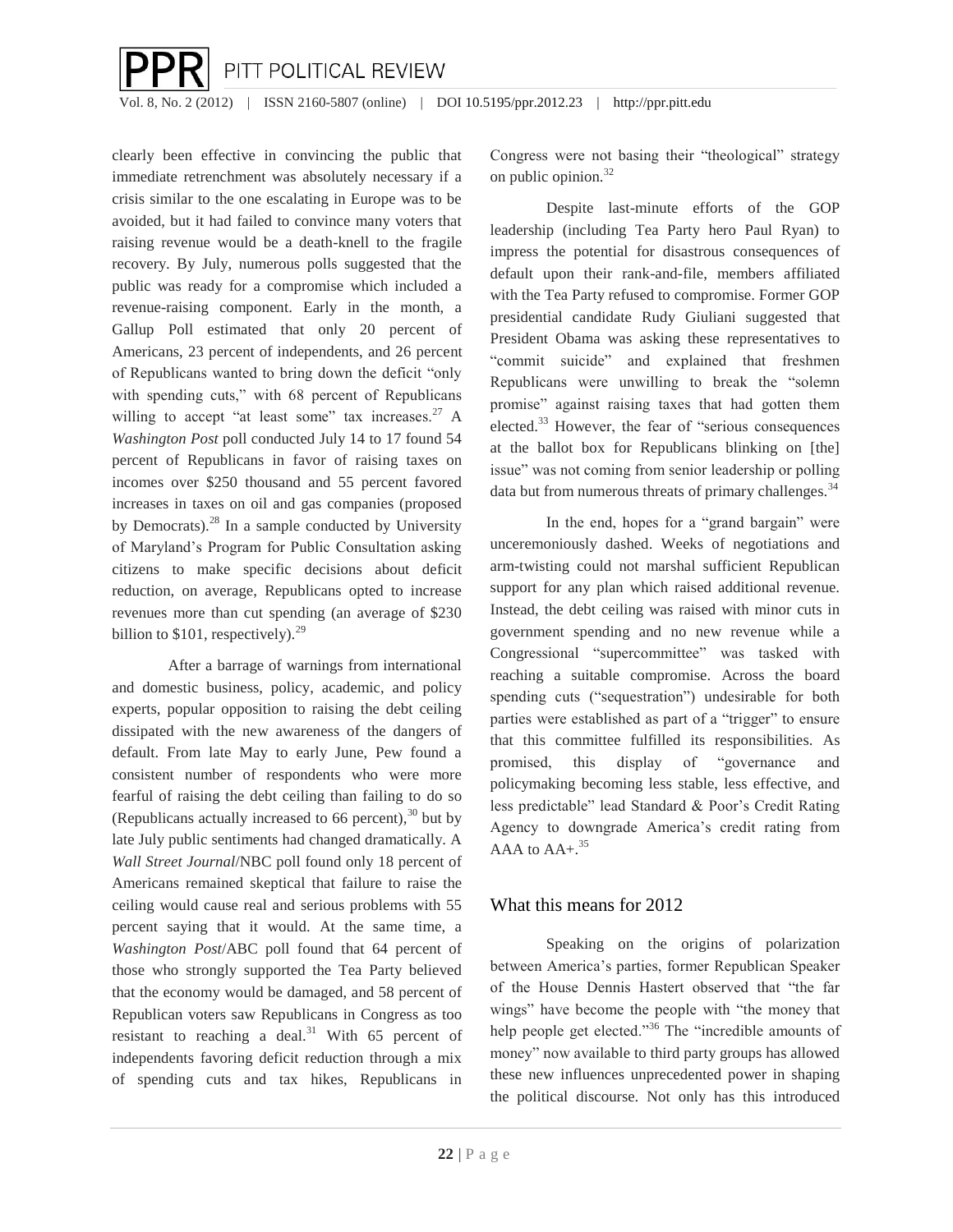

PITT POLITICAL REVIEW

new players, but it has also marked an encroachment onto the traditional preserve of parties, leading John McCain to warn that independent expenditures are "making parties irrelevant."<sup>37</sup> This is coming at a particularly bad time for the Republican Party. In the previous elections, independents have played a determinate role in elections, and this is not expected to change in the foreseeable future.<sup>38</sup> In January, a Gallup poll found that a record 40 percent of Americans identified as Independents, more than identified as Democrats (31 percent) or Republicans (27 percent). Mitt Romney's top adviser Eric Fehrnstrom drew attention to this problem in his notorious statement that once Romney received the nomination the campaign would "hit a reset button" and "start all over again" ("like an Etch a Sketch") with a new discourse to appeal to moderates and independents.<sup>39</sup>

The battle for the GOP presidential nomination has already shown that conviction groups have not changed their priorities. In the presidential arena, massive individual donors have emerged intent on propping up individual candidates using Super-PAC donations, frequently dwarfing the amounts of money spent by the candidates themselves and doing so with no regard to the projections about the candidate's performance in the general election.<sup>40</sup> There is considerable evidence that the vicious and extended fight over the Republican presidential nomination has eroded support for Republican candidates among Republican voters as well as Independents, while the heightened rhetoric has served to excite the Democratic base and improve public opinion about the Democratic Party (in March 2012, the Democratic Party was viewed favorably by 49 percent of poll respondents compared to the GOP's  $36$  percent).<sup>41</sup> President Obama is now the only presidential candidate at the 50 percent approval level, and among independent voters in the last four months there has been a 19 percent swing in Obama's favor in a matchup with front-runner Mitt Romney. As Romney has worked tirelessly to promote himself as a "severe conservative," since January his unfavorable rating among independents has jumped 9 points, while 2012 has seen President Obama's job

approval rating steadily climbing. $42$  From November 2011 through March 2012, Obama's favorability rating has increased substantially while that of the Republican candidates has fallen, and an increasing amount of Republicans polled are saying that the primary is "bad for the party."<sup>43</sup> In the last six months, polls have also seen Republican and Tea Party excitement steadily drop while Democrats get more anxious to make their voices heard in November.<sup>44</sup>

In the 2012 elections, these forces will continue to operate in defense of their principled objectives (with more experience and funding) but with less regard to popular sentiments than the Republican establishment might hope. Unless they are willing to fight against these groups, the GOP will have to consider the sentiments of moneyed activist networks, and Republican candidates beholden to conviction networks (whether by force of conviction or contributions) will be forced at times to take unpopular stances making them more well-financed but less electable. This, in conjunction with the unprecedented unpopularity which conviction-based partisan gridlock has earned Congress, $45$  may result in unusually high turnover rates for some of the candidates who were swept in on the wave of support for the Tea Party seen in 2010. The unrestricted amounts of money from individuals and now corporations suggest these conviction groups will continue to be a formidable force in American politics.

Although in recent elections Republican candidates have enjoyed access to a new source of funding, the growing influence of outside groups on American politics may end up harming the Republican Party and its candidates more than helping them. So far, the GOP has seen its ability to impose compromises on its members reduced, as new sources of funding and primary threats create a disincentive to cooperation. The inability of campaigns to coordinate with conviction groups has also been problematic. Parallel campaigns have inundated districts with telephone calls, causing redundancies and aggravating voters, and PAC donors and representatives often speak on behalf of the candidates they support, making official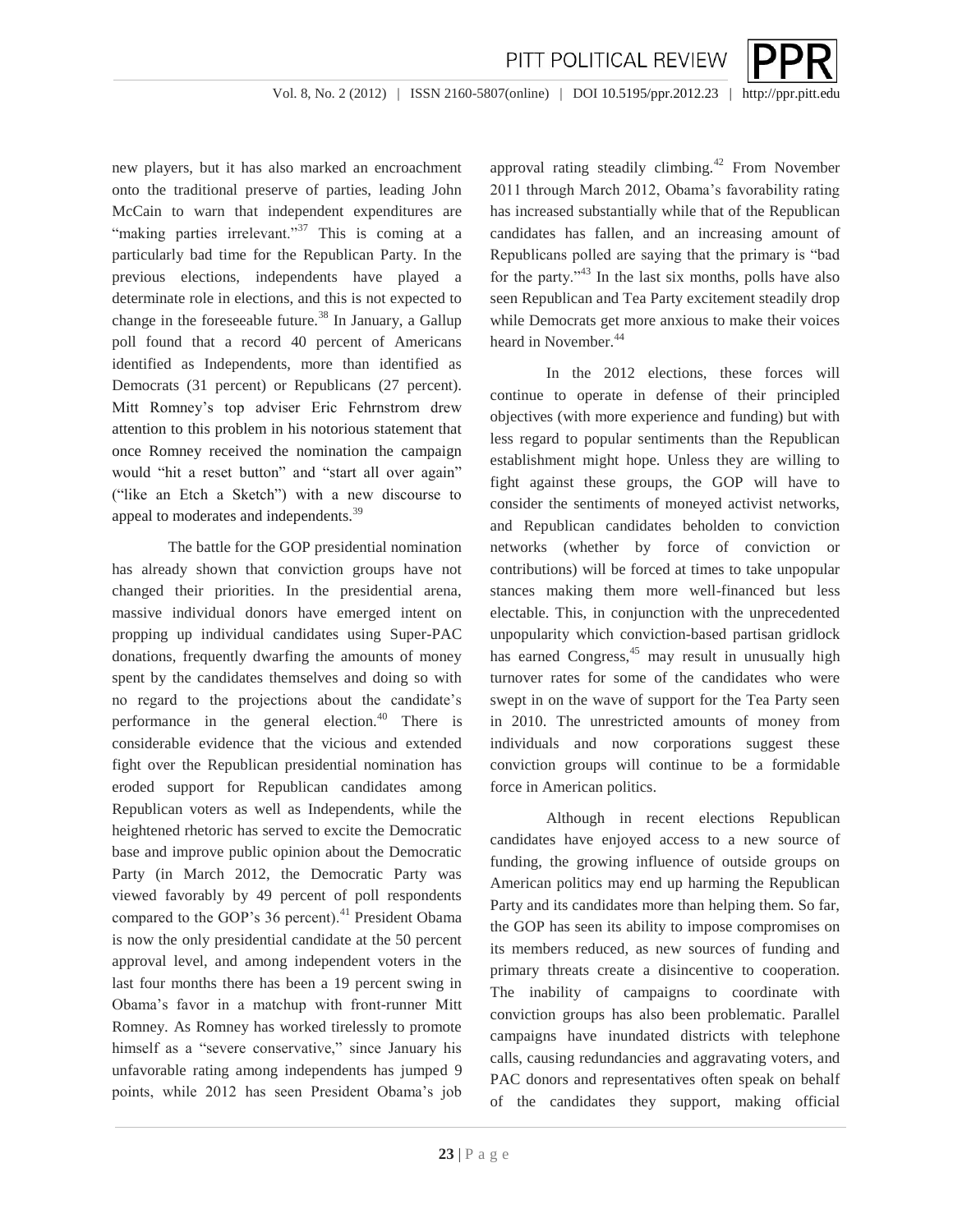

campaigns appear responsible for content and statements they did not approve. $46$  In the long-term, these changes in the system will force corresponding changes in partisan strategies. Unless Democrats become subject to similar pressures, they will be in a position to choose whether to aim their discourse at capturing moderates and independents or retreating to their ideological base. Regardless of the impact on Democrats, these influences will continue to act on the Republican Party for the foreseeable future, forcing party members to defend the priorities of the far right wings, and promising more gridlock and growing public dissatisfaction with Congress as an institution.

#### *Author*

*JEREMY ROBERT SPRINGMAN is a senior at the University of Pittsburgh who is studying politics and philosophy.*

### *Notes*

1 Jon Pierre and B. Guy Peters. *Governing Complex Societies: trajectories and scenarios* (Hampshire: Palgrave Macmillan, 2005).

<sup>2</sup> John Ravenhill and Colin Hay, "Globalization's Impact on States," in *Global Political Economy* (Oxford: Oxford University Press, 2005): 314-345.

<sup>3</sup> This is suggestive of the powerful impact of Obama's liberal discourse during the recession. As James Savage showed, since the dispute between Jefferson and Jackson, balanced budgets have been "symbolically meaningful in a uniquely American fashion." The "legacy" of "inaccurate, panic-induced, and often selfserving speculation" about deficit spending has left the "public … confused, uninformed, and largely unable to distinguish between economically harmful and beneficial deficit spending."

James D. Savage, *Balanced budgets & American politics* (Ithaca: Cornell University Press, 1988).

4 Paul Steinhauser, "Poll: Most support Obama's \$800 billion stimulus plan," CNN, December 23, 2012, Internet (accessed October 7, 2011).

5 Jeffrey Jones, "Budget Rises as Most Important Problem to Highest Since '96," Gallup, April 13, 2011, Internet (accessed October 7, 2011).

<sup>6</sup> Richard Milne and Telis Demos, "Global investors run from equities," *The Financial Times*, August, 9, 2011, Internet (accessed February 23, 2012).

7 Ibid.

<sup>8</sup>Although the concerns of conservatives about US debt cannot be dismissed out of hand, differences between the American situation and the European situation were entirely neglected by the Republican discourse. This disparity was reflected by the bond markets, as the dollar decisively regained its status as the world's reserve currency (reversing the trend towards the Euro). While it was widely understood that America's debt was cyclical, the debt in the afflicted European countries (excluding Greece) was caused by problems with competitiveness tied to the single currency.

Bob Hancke, "Worlds Apart? Labour Unions, Wages and Monetary Integration in Continental Europe," Reihe *Politikwissenschaft* 128 (2012);

Paul Krugman, "Their Own Private Europe," *The New York Times*, January 27, 2011, Internet (accessed January 28, 2011);

Joe Weisenthal, "Two Key Differences Between The European Crisis, And The Brewing Muni Debt Crisis." Business Insider, January 23, 2011, Internet (accessed January 23, 2011).

<sup>9</sup> Vivien Schmidt, "Discursive Institutionalism: The Explanatory Power of Ideas and Discourse," *Annual Review of Political Science* 11 (2008): 303-326.

<sup>10</sup> B. Guy Peters, "Government Reform and Reorganization in the Era of Retrenchment and Conviction Politics," *Handbook of Comparative and Development Public Administration*, 2nd ed. (New York: Marcel Dekker, 2001): 669-90.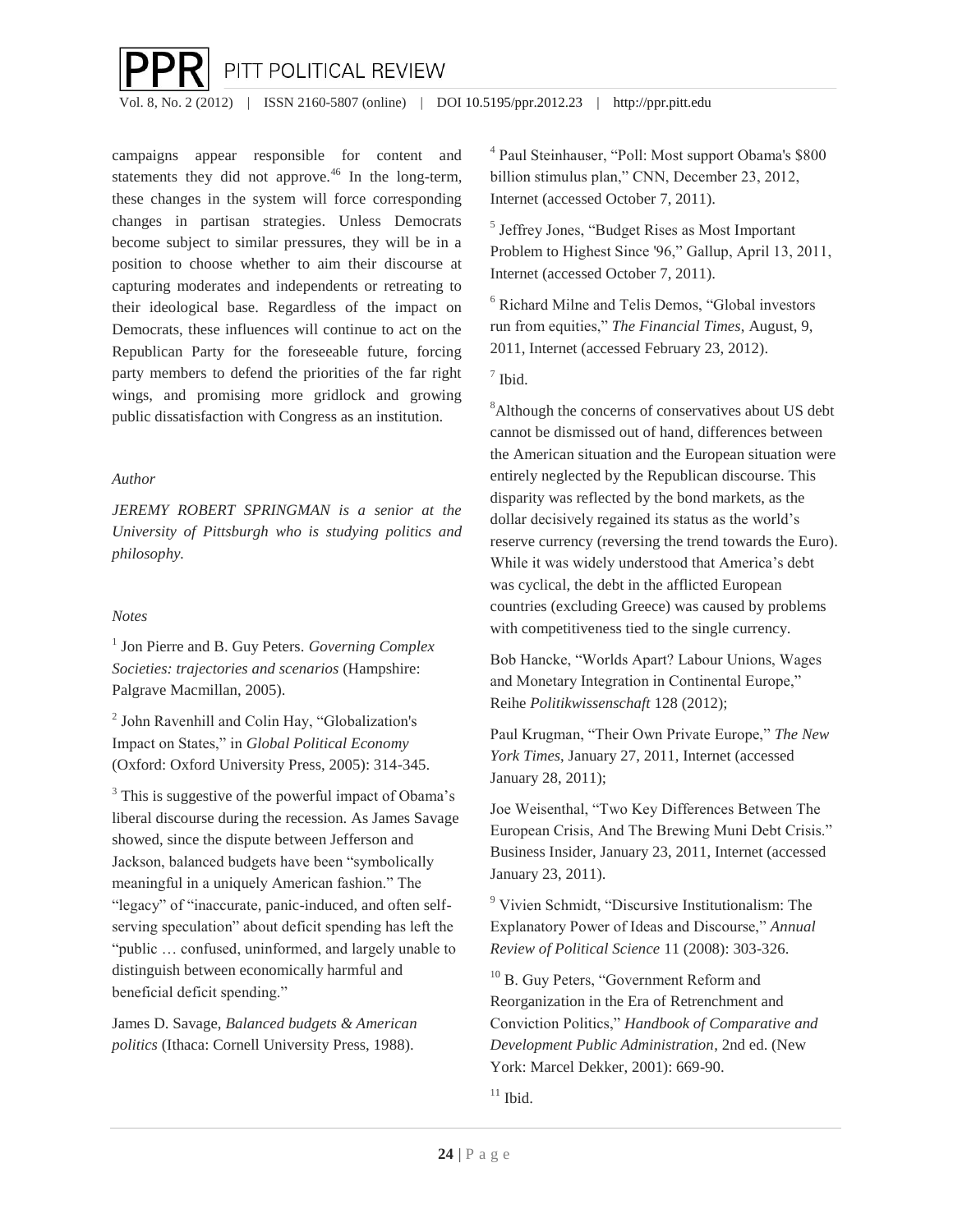

<sup>12</sup> Colin Hay, *Why We Hate Politics*, (London: Polity Press, 2007).

<sup>13</sup> Colin Hay, "The Discourse of Globalisation and the Logic of No Alternative: Rendering the Contingent Necessary in the Political Economy of New Labour," *Policy and Politics* 31 (2003): 289-305.

<sup>14</sup> B. Guy Peters, "Governance: A Garbage Can Perspective." *Institute for Advanced Studies Political Science Series* (2002).

Colin Hay argues that these negative narratives about government have "contributed to a process of disengagement and disenfranchisement" as the voting public sees less and less point in contributing to a hopeless and beleaguered process—a trend which is also more pronounced in the US.

<sup>15</sup> "Distrust, Discontent, Anger and Partisan Rancor," Pew Research Center for the People and the Press, April 18, 2010, Internet (accessed June 15, 2011).

<sup>16</sup> ["Beyond](http://www.politico.com/news/stories/0711/59947.html) [Red](http://www.politico.com/news/stories/0711/59947.html) [vs. Blue: The](http://www.politico.com/news/stories/0711/59947.html) [Political](http://www.politico.com/news/stories/0711/59947.html) [Typology,"](http://www.politico.com/news/stories/0711/59947.html) Pe[w](http://www.politico.com/news/stories/0711/59947.html) [Research](http://www.politico.com/news/stories/0711/59947.html) [Center](http://www.politico.com/news/stories/0711/59947.html) [for](http://www.politico.com/news/stories/0711/59947.html) [the](http://www.politico.com/news/stories/0711/59947.html) [People](http://www.politico.com/news/stories/0711/59947.html) [and](http://www.politico.com/news/stories/0711/59947.html) [the](http://www.politico.com/news/stories/0711/59947.html) [Press, May 4,](http://www.politico.com/news/stories/0711/59947.html)  [2011, Internet](http://www.politico.com/news/stories/0711/59947.html) [\(accessed](http://www.politico.com/news/stories/0711/59947.html) [February](http://www.politico.com/news/stories/0711/59947.html) [18, 2012\).](http://www.politico.com/news/stories/0711/59947.html)

<sup>17</sup> Gary Jacobson, "The Republican Resurgence in 2010," *Political Science Quarterly* 126 (2011): 27-52.

18 Ibid.

<sup>19</sup> ["Beyond](http://www.politico.com/news/stories/0711/59947.html) [Red](http://www.politico.com/news/stories/0711/59947.html) [vs. Blue."](http://www.politico.com/news/stories/0711/59947.html)

 $20$  Ibid.

<sup>21</sup> Paul Blumenthal, "Outside Spending," The Center for Responsive Politics, 2010, Internet (accessed February 23, 2012).

 $22$  In an interview during his recruitment efforts, McCarthy had discussed seeing the Tea Party and its followers as allies, saying "We can't sit back and think we have all the right ideas ... We have to be able to come up with an agenda that will unite everyone. I think we have the principles that do that from this idea of fiscal responsibility."

 $^{23}$  Jacobson (2011) provides evidence of how the passionate conservative reaction against Obama

fostered a "highly nationalized election," which became "a referendum on Obama and the unified Democratic government."

 $^{24}$  Bill Kristol specifically suggested Ryan run for President because of his success in "uniting the establishment and Tea Party wings of the GOP."

Lori Montgomery, Brady Dennis, and Alec MacGillis, "Origins of the Debt Showdown," *The Washington Post*, August 3, 2011, Internet (accessed August 6, 2011);

David A. Patten, "Paul Ryan Tops Tea Party Poll as Presidential Favorite," Newsmax, April 12, 2011, Internet (accessed February 23, 2012)[;](http://www.politico.com/news/stories/0711/60298.html)

Maggie Haberman, "Kristol, pining for Ryan," Politico, July 30, 2011, Internet (accessed February 23, 2012).

<sup>25</sup> Montgomery et. al., "Origins of the Debt Showdown."

<sup>26</sup> "Speaker Boehner's Address to the Economic Club of New York," YouTube, May 9, 2011, Internet (accessed May 10, 2011).

<sup>27</sup> Jeffry Jones, "On Deficit, Americans Prefer Spending Cuts; Open to Tax Hikes," Gallup, July 13, 2011, Internet (accessed July 13, 2011).

<sup>28</sup> Steven Kull, "Meet John Q. Public, deficit-cutter," Politico, July 27, 2011, Internet (accessed July 27, 2011).

In the article by the director of the Program for Public Consultation Steven Kull, Kull explains that "Democrats showed substantially more flexibility on entitlements than their representatives in Congress," possibly indicating that similar polarizing forces may have been active in Democratic politics as well.

Carl Hulse, "Democrats Hope to Use Oil Company Tax Breaks to Pay Down Deficit," *The New York Times*, May 9, 2011, Internet (accessed May 10, 2011).

<sup>29</sup> "How the American Public Would Deal with the Budget Deficit," Program for Public Consultation, February 3, 2011, Internet (accessed May 8, 2011).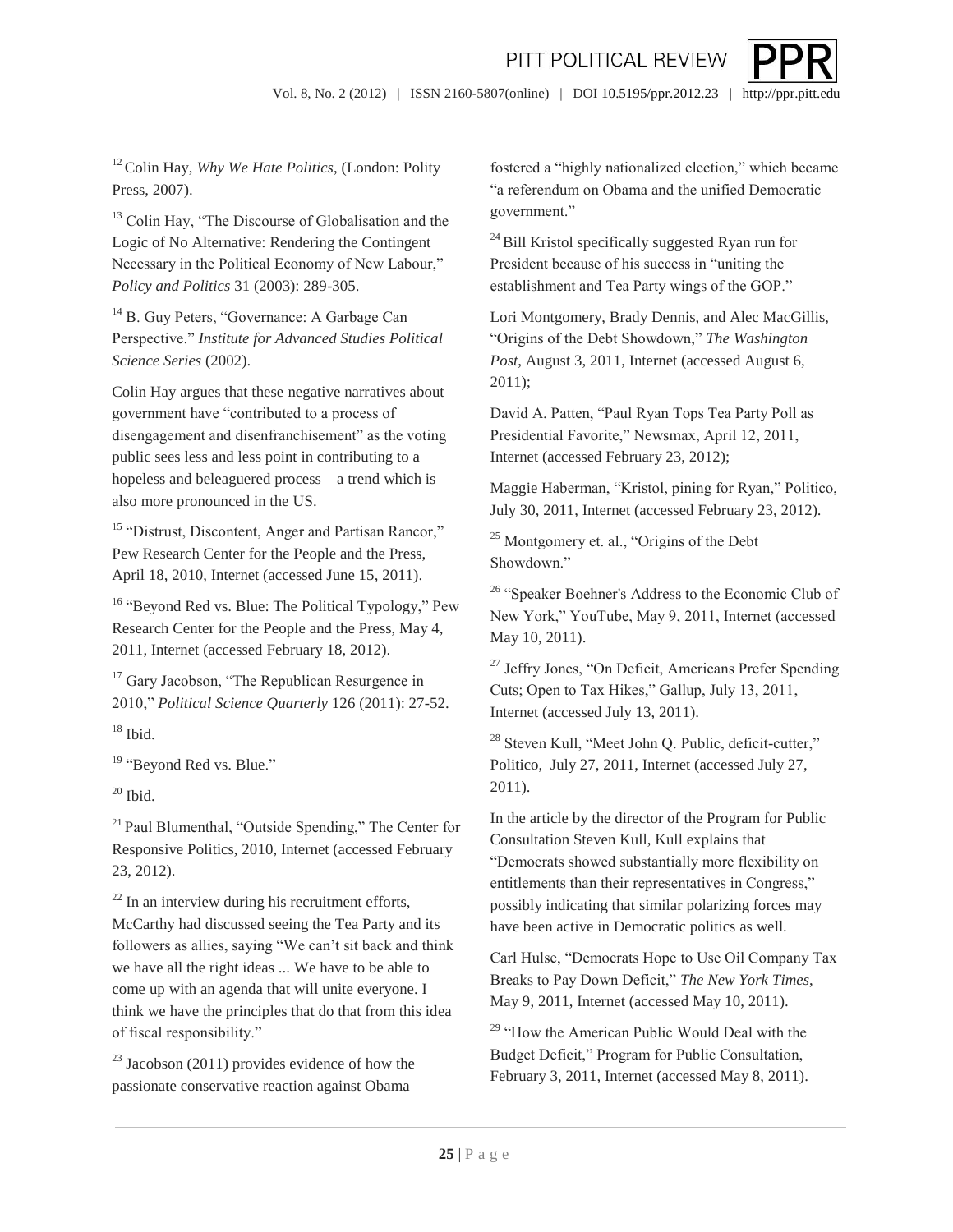PITT POLITICAL REVIEW

Vol. 8, No. 2 (2012) | ISSN 2160-5807 (online) | DOI 10.5195/ppr.2012.23 | http://ppr.pitt.edu

<sup>30</sup> "Public Now Divided on Debt Limit Debate," Pew Research Center, July 11, 2011, Internet (accessed July 11, 2011).

 $\overline{\phantom{a}}$ 

<sup>31</sup> Jonathan Weisman, "Americans Take Debt Ceiling Seriously," *Wall Street Journal* blog, July 19, 2011, Internet (accessed August 23, 2011);

Peyton M. Craighill and Scott Clement, "Poll: Tea party splits Republicans on debt debate," *The Washington Post*, July 12, 2011, Internet (accessed February 23, 2012).

<sup>32</sup> "CNN/ORC Polls," CNN Polls, July 21, 2011, Internet (accessed July 21, 2011);

Liz Halloran, "A Conservative Spins Out The GOP's Debt Endgame," NPR, July 11, 2011, Internet (accessed July 11, 2011).

<sup>33</sup> Abby Phillip, "Giuliani wants to raise debt ceiling, not taxes," Politico, July 17, 2011, Internet (accessed July 17, 2011).

<sup>34</sup> Jacqueline Bodnar, "FreedomWorks Amps Up Efforts to Put a Real 'Cut, Cap, Balance' Vote on Senate Agenda," FreedomWorks. July 27, 2011, Internet (accessed February 19, 2012).

<sup>35</sup> "United States of America Long-Term Rating Lowered To 'AA+' Due To Political Risks, Rising Debt Burden; Outlook Negative," Standard and Poors, August 5, 2011, Internet (accessed August 5, 2011).

<sup>36</sup> NPR Staff, "Debt Talks Bring Out Strains In GOP Ranks," NPR, July 17, 2011, Internet (accessed July 17, 2011).

<sup>37</sup> Jennifer Epstein, "McCain blasts super PACs, Citizens United," Politico, January 29, 2012, Internet (accessed January 29, 2012).

<sup>38</sup> Anna Fifield, "Swing voters decisive in US election," *The Financial Times*, February 6, 2012, Internet (accessed February 23, 2012).

39 Sam Stein, "Mitt Romney Platform 'Like An Etch A Sketch,' Top Spokesman Says," The Huffington Post, March 21, 2012. Internet (accessed April 1, 2012).

<sup>40</sup> Larry Sobato, Kyle Kondik, and Geoffrey Kelly, "The Republicans' Electoral College Newt-Mare," University of Virginia Center for Politics, January 26, 2012, Internet (accessed April 1, 2012).

<sup>41</sup> "Democratic Party's Image Improves; GOP Ratings Stay Negative," Pew Research Center, March 30, 2012, Internet (accessed April 1, 2012).

<sup>42</sup> ["](http://www.npr.org/2011/07/11/137772382/a-conservative-spins-out-the-gops-debt-endgame?ft=1&f=1014)Romney's likability fading," CNN, February 14, 2012, Internet (accessed February 23, 2012);

"Romney Leads GOP Contest, Trails in Matchup with Obama," Pew Research Center, March 14, 2012, Internet (accessed April 1, 2012).

<sup>43</sup> "The General Election," Pew Research Center, March 14, 2012, Internet (accessed April 1, 2012).

<sup>44</sup> [M](http://www.npr.org/2011/07/11/137772382/a-conservative-spins-out-the-gops-debt-endgame?ft=1&f=1014).J. Lee, "Republicans face 'enthusiasm' gap," Politico, February 8, 2012, Internet (accessed February 8, 2012).

<sup>45</sup> On February 8, 2012, these numbers reached a new historic low, falling to 10 percent approval with 86 percent disapproval.

Frank Newport, "Congress' Job Approval at New Low of 10%," Gallup, February 8, 2012, Internet (accessed February 8, 2012).

<sup>46</sup> Kenneth Vogel and Dave Levinthal, "Super PAC Takeover?" Politico, January 29, 2012, Internet (accessed February 1, 2012).